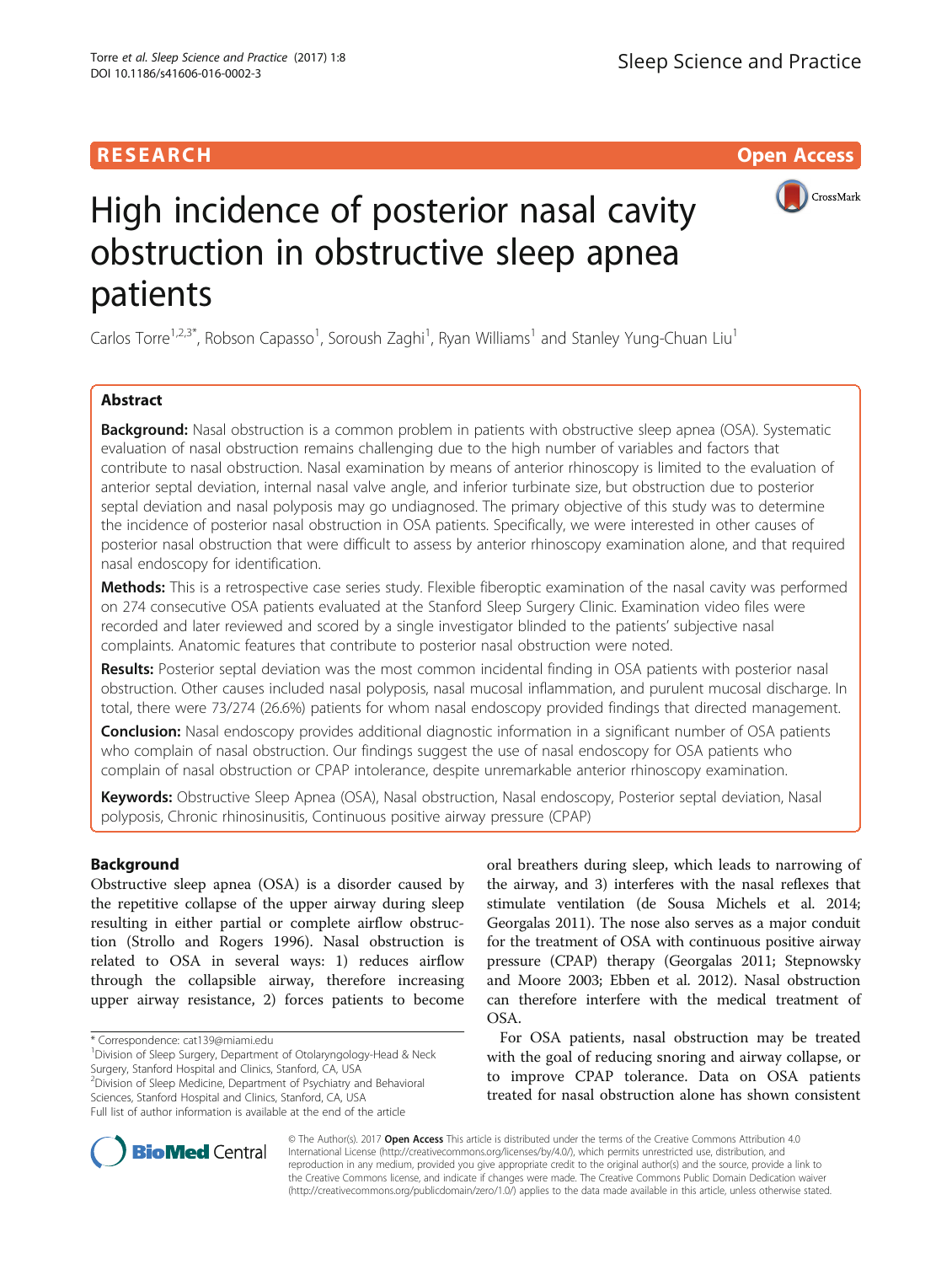improvement in subjective symptoms such as daytime somnolence and snoring despite minimal change in their sleep study results (Bican et al. [2010](#page-3-0)). Nasal surgery alone has also been shown to significantly impact CPAP tolerance and adherence (Poirier et al. [2014](#page-4-0); Powell et al. [2001](#page-4-0)).

Systematic evaluation of nasal obstruction remains challenging due to the high number of factors that contribute to nasal obstruction. Nasal examination by anterior rhinoscopy allows evaluation of anterior septal deviation, internal nasal valve angle, and inferior turbinate size. Frequently, this limited examination of the anterior nasal cavity does not correlate with patient symptoms. Patients may complain of nasal obstruction despite no signs of objective anatomical abnormalities in the nasal cavity when examined with anterior rhinoscopy alone. Other etiologies for nasal obstruction such as posterior septal deviation or chronic sinusitis with or without polyposis may go undiagnosed. Structural and inflammatory problems often coexist and need to be addressed concurrently in order to reestablish normal nasal function (Rotenberg and Pang [2015;](#page-4-0) El Rassi et al. [2015\)](#page-3-0).

We therefore aimed to evaluate different causes of posterior nasal cavity obstruction that are difficult, if not impossible, to asses by anterior rhinoscopy. The high incidence of posterior nasal cavity obstruction in this study suggests the use of nasal endoscopy in all OSA patients who also complain of nasal obstruction or CPAP intolerance.

## Methods

This was a retrospective case series of 274 consecutive OSA patients examined using flexible fiberoptic examination at the Stanford Sleep Surgery Clinic. The protocol for this study was approved by the Institutional Review Board and Hospital Research Ethics Committee of Stanford University. Examination video files were recorded, reviewed, and then scored by a single investigator blinded to the patients' subjective nasal complaints. Presence of posterior septal deviation, nasal crusting, erythema, swelling, scar band, purulent drainage, thick mucus, and nasal polyposis was noted.

## Results

Demographic data of the subjects are summarized in Table 1. The mean age was 42.1 +/− 14.8 years and the mean BMI 27.5 +/- 5.7  $\text{kg/m}^2$ . All patients had a positive diagnosis for OSA with a mean Apnea-Hypopnea Index (AHI) of  $31.6$  +/-  $25.3$  events/hr, Apnea Index of 7.5 +/− 15.4 events/hr, Oxygen Desaturation Index of  $15.4$  +/- 22.0 events/hr, and Lowest Oxygenation Saturation of 86.7 +/− 6.6%. Majority of the patients complained of excessive daytime somnolence with a mean Epworth Sleepiness Scale Score of 10.1 +/− 5.2 (mean +/− SD).

|  | Table 1 Patient characteristics |
|--|---------------------------------|
|--|---------------------------------|

| Patient characteristics            | Mean $\pm$ SD  |
|------------------------------------|----------------|
| Age, yr                            | $42.1 + 14.8$  |
| Body mass index, kg/m <sup>2</sup> | $27.5 + 5.7$   |
| Epworth Sleepiness Sclae           | $10.1 \pm 5.2$ |
| Apnea hypopnea index, per hr       | $31.6 + 25.3$  |
| Apnea index, per hr                | $7.5 + 15.4$   |
| Oxygen desaturation index, per hr  | $15.4 + 22.0$  |
| Lowest oxygen saturation, %        | $86.7 + 6.6$   |
|                                    |                |

SD standard deviation

Table 2 shows the different causes of incidental posterior nasal obstruction that were identified in this patient population. Posterior nasoseptal deviation was the most common cause of posterior nasal obstruction (55/274, 20.0%). The majority presented with unilateral obstruction, although there was one case with bilateral nasoseptal deviation (Fig. [1\)](#page-2-0). There were also 5 cases of combined anterior and posterior septal deviation (5/274, 1.8%).

A significant number of patients also had inflammatory problems leading to nasal obstruction (Fig. [2](#page-2-0)). The most common inflammatory problem identified was nasal polyposis (11/274, 4.0%), followed by edematous nasal mucosa inflammation (2/274, 0.7%), and purulent mucosal discharge (1/274, 0.36%). In total, there were 73/274 (26.6%) patients for whom nasal endoscopy provided findings that directed management.

#### **Discussion**

Nasal obstruction can be caused by structural abnormalities (e.g. deviated nasal septum, enlarged turbinates and nasal valve collapse) or by inflammatory mucosal disease (rhinitis, chronic rhinosinusitis with or without nasal polyps) (Lee et al. [2013;](#page-3-0) Prasad et al. [2013\)](#page-4-0). Correction of nasal obstruction is unquestionably a priority in the management of OSA patients, regardless of whether it leads to an improvement in OSA severity based on objective polysomnography respiratory parameters. There

| Table 2 Posterior Nasal Obstruction Findings |  |
|----------------------------------------------|--|
|----------------------------------------------|--|

| Location                                             | Total  | Percentage(%) |
|------------------------------------------------------|--------|---------------|
| Total                                                | 73/274 | 26.6          |
| Isolated Posterior Septal Deviation                  | 55/274 | 20            |
| Right                                                | 19     |               |
| I eft                                                | 35     |               |
| Bilateral                                            | 1      |               |
| Combined Anterior and Posterior<br>Septal Deviations | 5/274  | 1.8           |
| Nasal Polyposis                                      | 11/274 | 4             |
| Purulent Discharge                                   | 1/274  | 0.36          |
| Mucosal Inflammation                                 | 2/274  | 0.7           |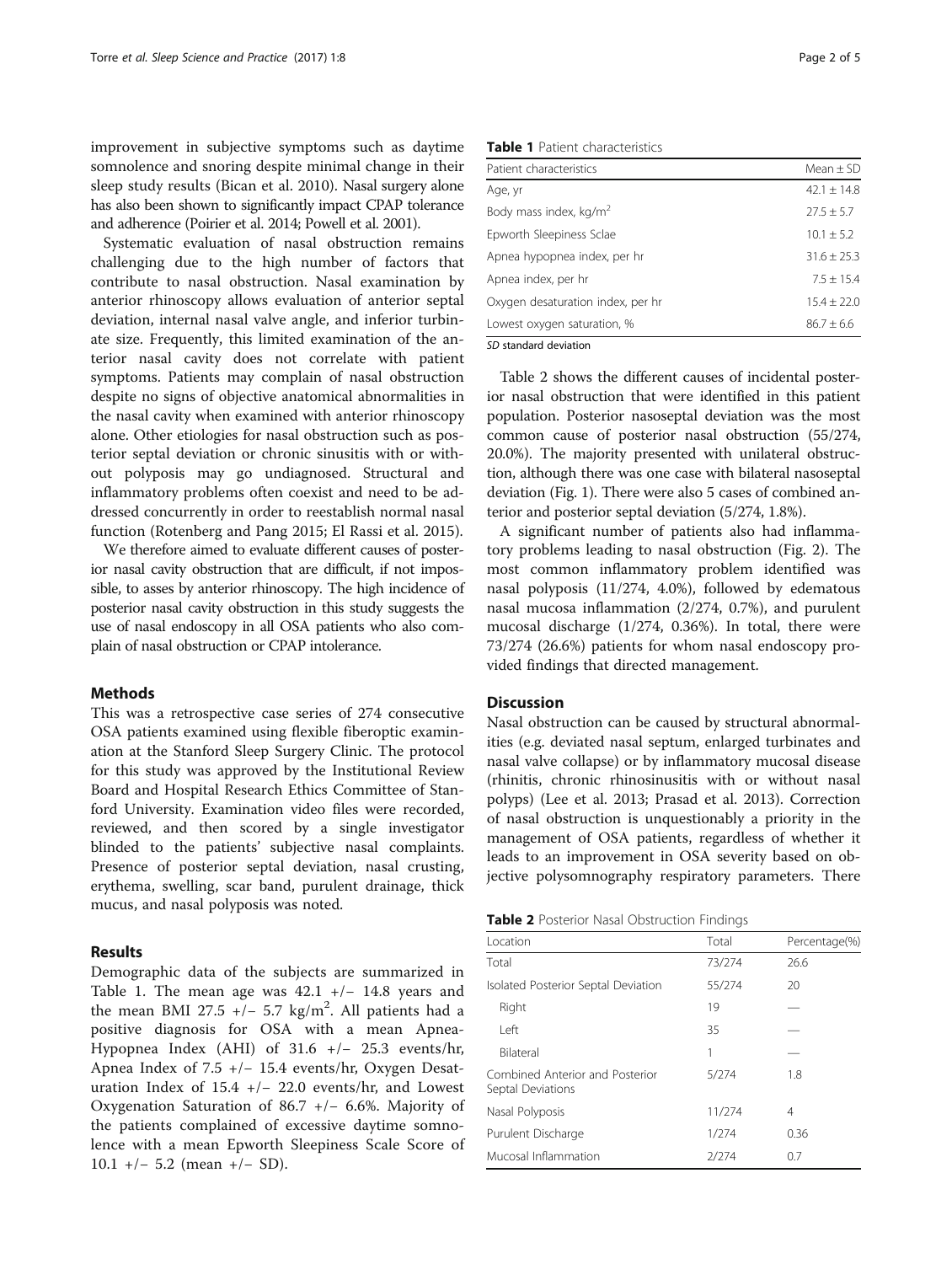<span id="page-2-0"></span>

is extensive evidence showing that nasal obstruction not only decreases quality of life, but that it also contributes to snoring, plays an important role in the pathophysiologic mechanisms leading to OSA, and represents an obstacle for effective treatment with CPAP therapy in OSA patients (de Sousa Michels et al. [2014](#page-3-0); Bican et al. [2010](#page-3-0)). Currently, nasal examination of OSA patient in most medical practices is limited to anterior rhinoscopy, which fails to identify other sites and sources contributing to nasal obstruction.

There are several mechanisms by which nasal obstruction contributes to the pathogenesis of OSA. Following the Sterling resistor model, elevated nasal resistance increases negative pressure in the oropharyngeal airway downstream, thus contributing to airway collapse (Smith et al. [1988](#page-4-0); Park [1993](#page-3-0)). Increased nasal resistance also results in compensatory oral breathing, which leads to an unstable airway with increased total resistance (Phillips [2006;](#page-3-0) Akbay et al. [2013\)](#page-3-0). Finally, decreased nasal airflow blunts the activation of the nasal-ventilatory reflex important in the maintenance of adequate muscle tone, breathing frequency, and minute lung ventilation ([Mcnicholas](#page-3-0); Douglas et al. [1983\)](#page-3-0). One of the priorities in the management of OSA patients should be the reestablishment of efficient nasal breathing.

Mouth breathing is a problem oftentimes ignored in the management of OSA. Oral breathing resulting from nasal obstruction may lead to a closed cycle where nasal

respiration ends up becoming worse due to profound anatomic derangement. Continuous oral breathing often leads to a transverse maxillary deficiency that deepens the palatal arch. The high arched palate may compress the septum in a cranio-caudal orientation, thus resulting in a displaced septum (Akbay et al. [2013\)](#page-3-0). Most of the posterior septal deviation that cannot be visualized using anterior rhinoscopy alone are not from traumatic insult, but from pressure exerted by a high arched palate during active craniofacial skeletal development. Since many OSA patients present with a high arched palate, we infer that many of these patients would present with posterior septal deviations.

It is common to see OSA patients with impaired nasal breathing to also present with inflammatory mucosal disease. It is estimated that 58% of OSA patients are affected by rhinitis (Gelardi et al. [2012\)](#page-3-0). Over 70% of patients with chronic rhinosinusitis (CRS) report poor sleep quality, and the degree of sleep disturbance correlates with decreased overall quality of life (QOL) (Rotenberg and Pang [2015\)](#page-4-0). Sleep impairment in CRS exerts a greater relative influence on the decision to pursue endoscopic sinus surgery (ESS) when compared to rhinologic specific symptom domains (El Rassi et al. [2015](#page-3-0)).

A possible explanation for this is that a night-time under-ventilated nose (due to apnea) may be at increased risk of infections and inflammation. The findings from Gelardi et al. support this theory. They found that

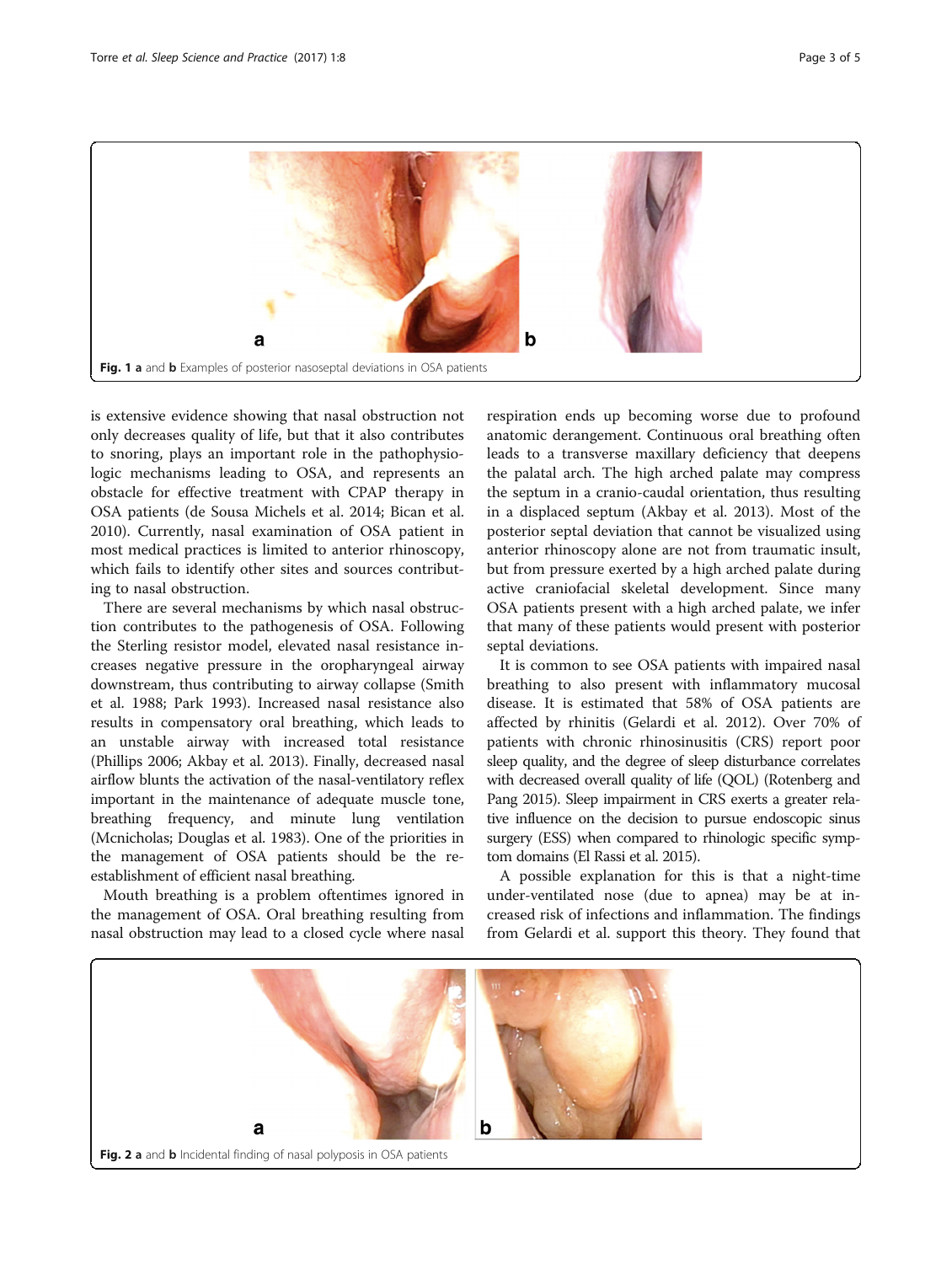<span id="page-3-0"></span>regular CPAP treatment induces a significant reduction of cell infiltration (neutrophils, eosinophils, lymphocytes, and muciparous cells), which is not seen in non-treated patients. This supports the theory that increased nasal ventilation, in some cases secondary to CPAP use, helps reduce some of the enzymes (ex. elastasis) responsible for the production of free radicals that cause cell damage and mucosal inflammation (Gelardi et al. 2012).

Nasal surgery has not been correlated with significant improvement in post-operative Apnea-Hypopnea Index (AHI). However, ample evidence supports the reestablishment of nasal patency in OSA patients. First, decreased nasal resistance helps reduce CPAP pressures and improves its tolerance (Poirier et al. [2014](#page-4-0)). Other studies have also shown an improvement in overall sleep architecture with increases in non-REM stage 3 and 4, and REM sleep (Sériès and St Pierre [1992](#page-4-0)). Finally, nasal surgery is known to have a positive effect in the snoring complaints of OSA patients (Fairbanks 1984).

## Conclusions

The observations made in this study support the fact that a significant number of OSA patients with normal anterior rhinoscopy examination may still have other etiology of nasal obstruction that can be visualized by nasal endoscopy. These findings, and the implications of nasal obstruction in the pathogenesis and treatment of OSA, warrant the use of routine nasal endoscopy in this population. We propose that OSA patients complaining of nasal obstruction or CPAP intolerance need to be offered nasal endoscopic evaluation to further define clinical strategies for treatment.

#### Abbreviations

AHI: Apnea-Hypopnea Index; CPAP: Continuous positive airway pressure; CRS: Chronic rhinosinusitis; ESS: Endoscopic sinus surgery; OSA: Obstructive sleep apnea; QOL: Quality of life

#### Acknowledgements

None.

#### Funding

None.

#### Availability of data and materials

The datasets generated during and/or analyzed during the current study are available from the corresponding author on reasonable request.

#### Authors' contributions

All authors met the four criteria for authorship established by the International Committee of Medical Journal Editors: CT was responsible for the conception, design, analysis, and drafting the work, revising the work and reviewing the manuscript. SL, RW, and RC had substantial contributions to the acquisition of data for the work as well as drafting the work, revising the work and reviewing the manuscript. SZ had substantial contributions to data analysis, interpretation of data for the work, and revising the work critically for important intellectual content. Additionally, all authors provided final approval of the version to be published and agreed to be accountable for all aspects of the work in ensuring including the accuracy and/or integrity of the work.

#### Authors' information

All authors in this manuscript, except for Dr. Ryan Williams, are fellowship trained sleep surgeons graduated from Stanford University. We believe that one of the priorities in the management of OSA patients should be the re-establishment of efficient nasal breathing. The goal of this study was to show that among OSA patients, there is a significant number presenting with other causes of nasal obstruction that are hard, if not impossible, to identify by means of anterior rhinoscopy.

### Competing interests

None.

- i. No financial and no material support for this research and work.
- ii. Authors have no financial interests in any companies or other entities that have an interest in the information in the Contribution (e.g., grants, advisory boards, employment, consultancies, contracts, honoraria, royalties, expert testimony, partnerships, or stock ownership in medically-related fields).

#### Consent for publication

Not applicable.

#### Ethics approval and consent to participate

The protocol for this study was approved by the Institutional Review Board and Hospital Research Ethics Committee of Stanford University (Protocol # 33577). This is a retrospective case series of recorded flexible laryngoscopy examinations of patients' airways. Therefore, consent from patients was not obtained.

#### Author details

<sup>1</sup> Division of Sleep Surgery, Department of Otolaryngology-Head & Neck Surgery, Stanford Hospital and Clinics, Stanford, CA, USA. <sup>2</sup>Division of Sleep Medicine, Department of Psychiatry and Behavioral Sciences, Stanford Hospital and Clinics, Stanford, CA, USA. <sup>3</sup>Department of Otolaryngology-Head and Neck Surgery, University of Miami, Miller School of Medicine, Miami, Florida, USA.

#### Received: 29 August 2016 Accepted: 22 December 2016 Published online: 08 March 2017

#### References

- Akbay E, Cokkeser Y, Yilmaz O, Cevik C. The relationship between posterior septum deviation and depth of maxillopalatal arch. Auris Nasus Larynx. 2013;40(3):286–90.
- Bican A, Kahraman A, Bora I, Kahveci R, Hakyemez B. What is the efficacy of nasal surgery in patients with obstructive sleep apnea syndrome? J Craniofac Surg. 2010;21(6):1801–6.
- de Sousa Michels D, da Mota Silveira Rodrigues A, Nakanishi M, Sampaio ALL, Venosa AR. Nasal involvement in obstructive sleep apnea syndrome. Int J Otolaryngol. 2014;2014(2014):717419.
- Douglas NJ, White DP, Weil JV, Zwillich CW. Effect of breathing route on ventilation and ventilatory drive. Respir Physiol. 1983;51:209–18.
- Ebben MR, Oyegbile T, Pollak CP. The efficacy of three different mask styles on a PAP titration night. Sleep Med. 2012;13(6):645–9.
- El Rassi E, Mace JC, Steele TO, Alt JA, Smith TL. Improvements in sleep-related symptoms after endoscopic sinus surgery in patients with chronic rhinosinusitis. Int Forum Allergy Rhinol. 2015;00:1–9.
- Fairbanks DN. Snoring: surgical vs. nonsurgical management. Laryngoscope. 1984; 94(9):1188–92.
- Gelardi M, Carbonara G, Maffezzoni E, Marvisi M, Quaranta N, Ferri R. Regular CPAP utilization reduces nasal inflammation assessed by nasal cytology in obstructive sleep apnea syndrome. Sleep Med. 2012;13(7):859–63.
- Georgalas C. The role of the nose in snoring and obstructive sleep apnoea: an update. Eur Arch Oto-Rhino-Laryngology. 2011;268(9):1365–73.
- Lee DC, Shin JH, Kim SW, et al. Anatomical analysis of nasal obstruction: nasal cavity of patients complaining of stuffy nose. Laryngoscope. 2013;123(6):1381–4.
- Mcnicholas WT, Coffey M, Boyle T. Effects of nasal airflow on breathing during sleep in normal humans. Am Rev Respir Dis. 1993;147(3):620–3.
- Park SS. Flow-regulatory function of upper airway in health and disease: A unified pathogenetic view of sleep-disordered breathing. Lung. 1993;171(6):311–33.
- Phillips BA. Mouth breathing compromises adherence to nasal continuous positive airway pressure therapy. Yearb Pulm Dis. 2006;2006:239–40.